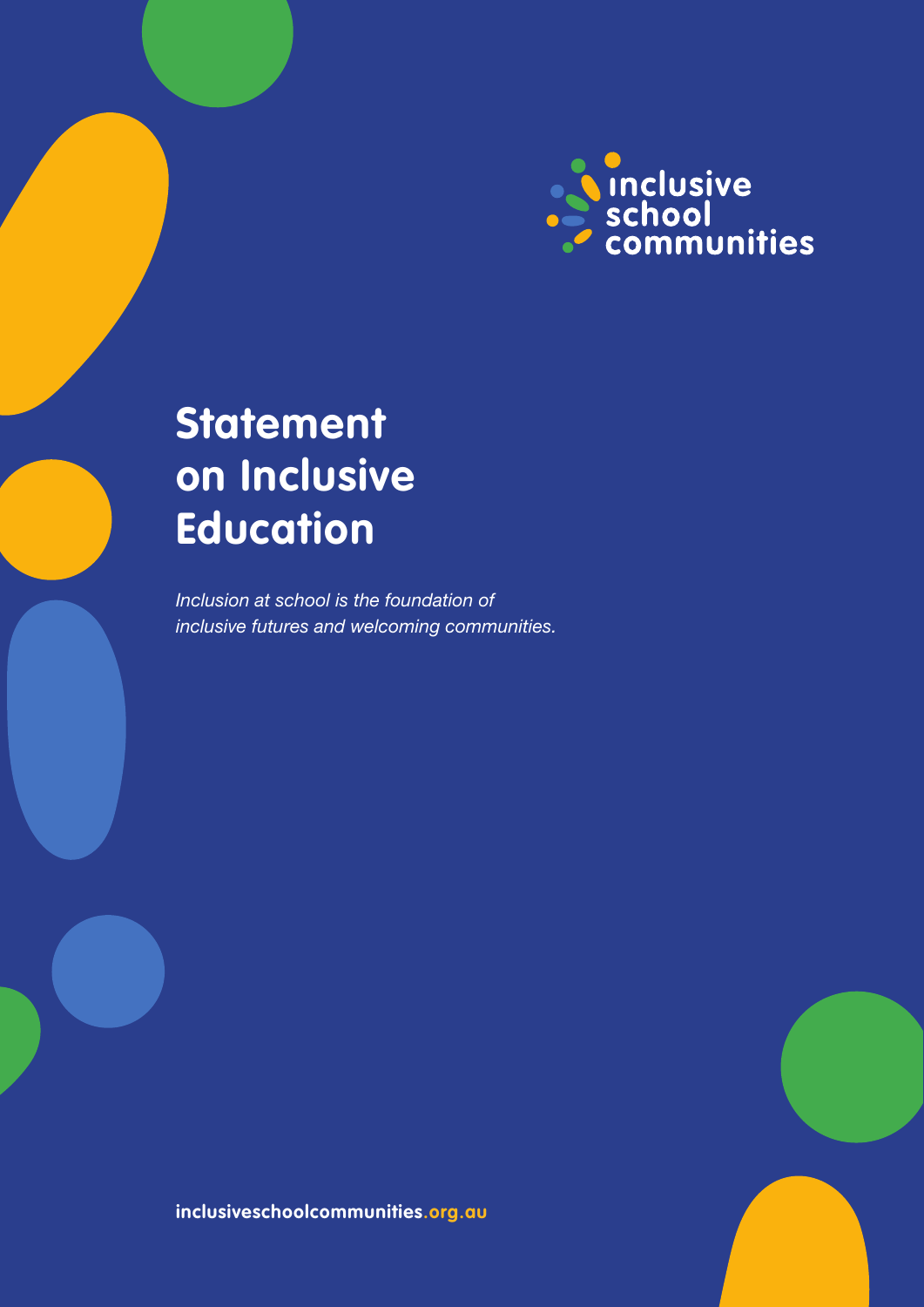## **Statement on Inclusive Education**

#### **Purpose of this statement**

This statement outlines the key principles of inclusive education which form the basis for the Inclusive School Communities (ISC) Project. The ISC Project seeks to facilitate greater inclusion of students living with disability and build the capacity of at least 12 South Australian schools to advance their school inclusion practices.

"[I]nclusive communities start with inclusive neighbourhood schools that value diversity and respect the right of ALL students to be welcomed and to belong<sup>1</sup>."

#### **What is inclusive education?**

"Inclusive education is central to achieving high quality education for all learners, including those with disabilities, and for the development of inclusive, peaceful and fair societies<sup>2</sup>."

Inclusive education means that children and young people from ALL social, cultural, community and family backgrounds, and of all identities and all abilities are able to:

- attend and be welcomed by their local school;
- access and participate fully in a high-quality education;
- learn and engage in the same curriculum and all other aspects of school life alongside similarly-aged peers;
- learn in a safe and supportive environment free from bullying, harassment or discrimination; and
- achieve academically and socially with support and adjustments that are tailored to meet the individual strengths and needs of every student.

Inclusive education is:

- A human right
- Best for everyone
- Based on evidence
- Supported by law<sup>3</sup>

#### **Inclusive education is a human right**

The right to access a quality inclusive education is encompassed in Article 24 of the United Nations Convention on the Rights of Persons with Disabilities (UNCRPD), to which Australia is signatory<sup>4</sup>.

General comment No. 4 of the UNCRPD refers to inclusive education as:

*a) A fundamental human right of all learners. Notably, education is the right of the individual learner, and not, in the case of children, the right of a parent or caregiver. Parental responsibilities in this regard are subordinate to the rights of the child.* 

*d) The result of a process of continuing and pro-active commitment to eliminate the barriers impeding the right to education, together with changes to culture, policy and practice of regular schools to accommodate and effectively include all students5.*

Segregation of students living with disability, in special classes or units in mainstream schools or in special schools, is a form of discrimination and not compatible to their right to inclusive education; as outlined in paragraph 13 of General Comment No.4: "the right to non-discrimination includes the right not to be segregated and to be provided with reasonable accommodation<sup>6"</sup>.

It is clear that the obligation to ensure an inclusive education system at all levels requires more than the enactment of discrimination laws – it requires an in-depth transformation of the Australian education system at the state/territory and national levels.

5 Ibid

<sup>1</sup> All Means All (no date), For parents – Why include?, available at: http://allmeansall.org.au/for-parents/

<sup>2</sup> UN General Assembly, Convention on the Rights of Persons with Disabilities, Article 24 General Comment No. 4 3 Community Resource Unit (2018), What is inclusive education?, Education fact sheet 1, http://cru.org.au/wp-content/ uploads/2018/11/Fact-Sheet-1-WHAT-IS-INCLUSIVE-EDUCATION.pdf

<sup>4</sup> UN General Assembly, Convention on the Rights of Persons with Disabilities, Article 24 General Comment No. 4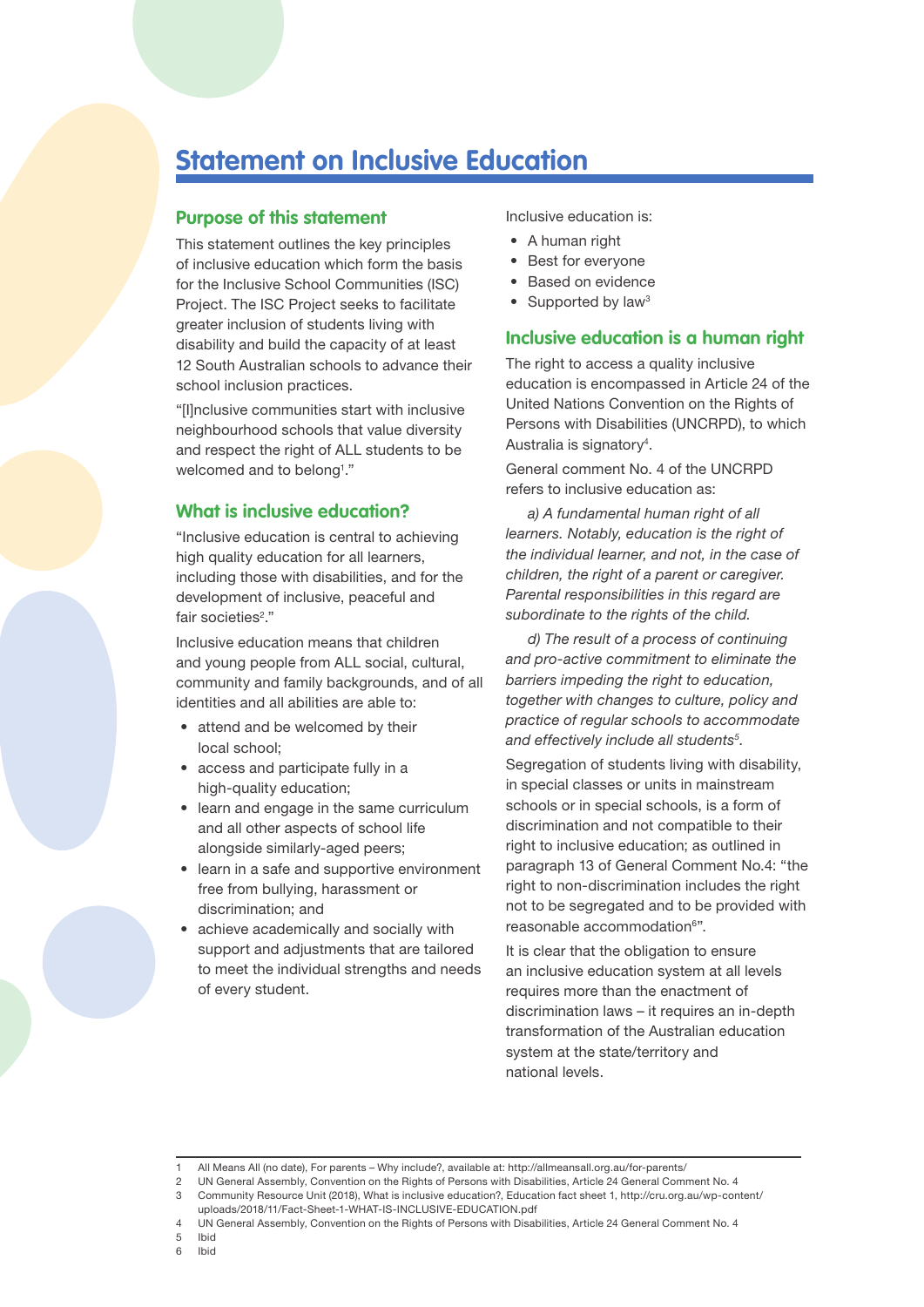#### **Evidence for inclusive education**

The case for inclusive education over 'special education' models is strong and is evidenced by four decades of research showing that when students living with disability are included, all students learn and achieve more. Children living with disability perform better on all measures and benefit academically, socially and emotionally from education in regular classrooms in the general education system rather than segregated, disability-specific settings<sup>7</sup>.

A 2016 systematic review of the research comprising 280 studies from 25 countries found students living with disability who are educated in inclusive settings:

- develop stronger skills and higher achievement in language and mathematics;
- have higher rates of attendance; • are more likely to complete
- secondary school;
- are less likely to have behavioral problems;
- have increased social skills; and experience more positive peer relationships.
- And as adults, students living with disability who have experienced an inclusive education are:
	- more likely to be enrolled in postsecondary education;
	- more likely to be employed; and
	- $-$  more likely living independently<sup>8</sup>.

"There is clear and consistent evidence that inclusive educational settings can confer substantial short- and long-term benefits for students with and without disabilities<sup>9</sup>."

An inclusive education gives every student the best chance of lifelong wellbeing and happiness, as well as success later in life.

#### **Inclusive education differs from other approaches**

Inclusive education means that students can access and fully participate in teaching and learning experiences, together and on an equal basis with their similarly-aged peers. This is supported by overcoming barriers to a student's engagement and learning, by providing reasonable adjustments and teaching strategies that are tailored to meet the individual strengths and needs of every student and are compliant with the goal of inclusion<sup>10</sup>. Inclusion is embedded in all aspects of school life and not only teaching practice, including culture, policies and every day practices<sup>11</sup>.

"The central message is simple: every learner matters and matters equally.<sup>12"</sup>

Inclusive education differs from exclusion, segregation or integration, as specified in General comment No. 4:

*Exclusion occurs when students are directly or indirectly prevented from or denied access to education in any form.*

*Segregation occurs when the education of students with disabilities is provided in separate environments designed or used to respond to a particular or various impairments, in isolation from students without disabilities.* 

*Integration is a process of placing persons with disabilities in existing mainstream educational institutions13, as long as the former can adjust to the standardized requirements of such institutions.*



Family Advocacy (2018), Same classroom same opportunities, Briefing Paper, p. 3.

Hehir, T et al. (2016), A summary of the evidence on inclusive education, Instituto Alana, pp. 3, 4.

11 Ibid

<sup>8</sup> Hehir, T et al. (2016), A summary of the evidence on inclusive education, Instituto Alana, pp. 2, 3, 4, 7.

<sup>9</sup> Hehir, T et al. (2016), A summary of the evidence on inclusive education, Instituto Alana, p. 2.

<sup>10</sup> Ibid\_Queensland Government (2018), Inclusive education policy, Department of Education, p. 1.

United Nations Educational Scientific Cultural Organisation (UNESCO) (2017), A guide for ensuring inclusion and equity in education, p. 13, available at: http://unesdoc.unesco.org/images/0024/002482/248254e.pdf

<sup>12</sup> United Nations Educational Scientific Cultural Organisation (UNESCO) (2017), A guide for ensuring inclusion and equity in education, p. 12, available at: http://unesdoc.unesco.org/images/0024/002482/248254e.pdf

<sup>13</sup> UN General Assembly, Convention on the Rights of Persons with Disabilities, Article 24 General Comment No. 4